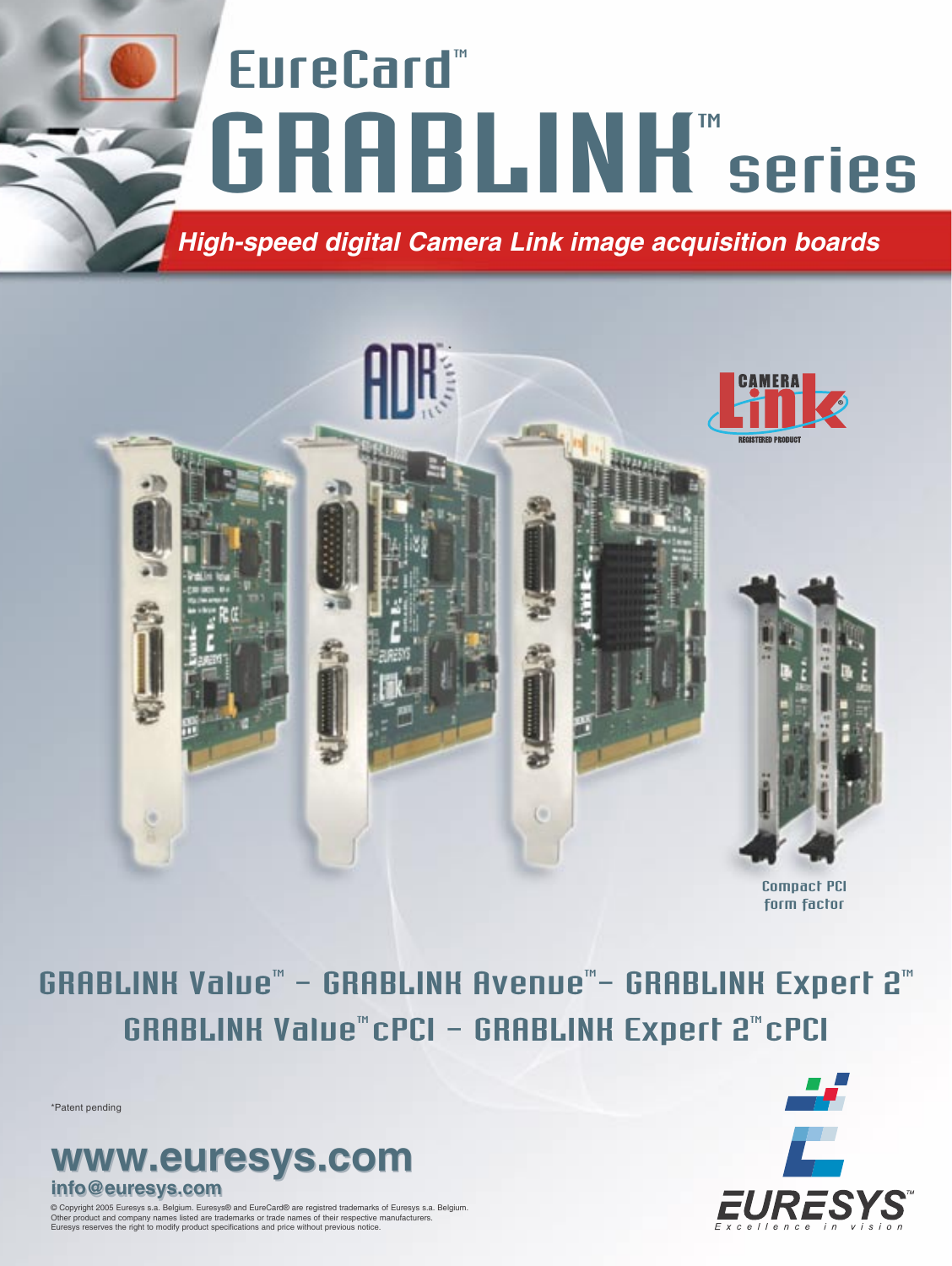### **EureCard® GRABLINK® series**

### FureCard" GRABLINK" series

The Grablink series is a range of **high-speed** PCI and cPCI frame grabbers for **line-scan or area-scan digital Camera Link cameras**. State-of-the-art cameras are easily connected with off-the-shelf Camera Link compliant cables. The Grablink series is ideal for industrial applications such as inspection of **high-speed moving objects, web inspection or high-resolution acquisition**.

The EureCard **Grablink Value** is a cost-effective board acquiring images from one camera in the Camera Link Base configuration. The **Grablink Avenue** is a high-performance **64-bit, 66 MHz PCI bus** board acquiring images from one camera in the Camera Link Base configuration. This new board includes a patented feature, ADR Technology™, allowing to facilitate line-scan acquisitions. The EureCard **Grablink Expert 2** is a high-performance 64-bit, 66 MHz PCI bus board acquiring images in two Base configurations or one Medium configuration. The Grablink Value and the Grablink Expert 2 are available in a Compact PCI version.

All Euresys frame grabbers offer an unprecedented **control over the memory allocation process** thanks to scattergather DMA transfers into user allocated memory. The Euresys boards come with the **MultiCam driver** available under **Windows and Linux**.

- *• Support of line-scan or area-scan cameras in Base, dual Base or Medium Camera Link configurations*
- *• Form factors: desktop PCI, 32-bit 33 MHz / 64-bit, 66 MHz bus 6U/4HP Compact PCI, 64-bit 66 MHz bus*
- *• Acquisition: up to 24 bits / 48 bits at maximum 85 MHz*
- *• On board memory: 8 / 16 / 32 Mbytes*
- *• Asynchronous reset, exposure control and I/O lines (trigger & strobe)*
- *• Camera Link serial line configurable as an additional PC COM port*
- *• Multiple taps, tap reversal, tap multiplex, dynamic windowing*

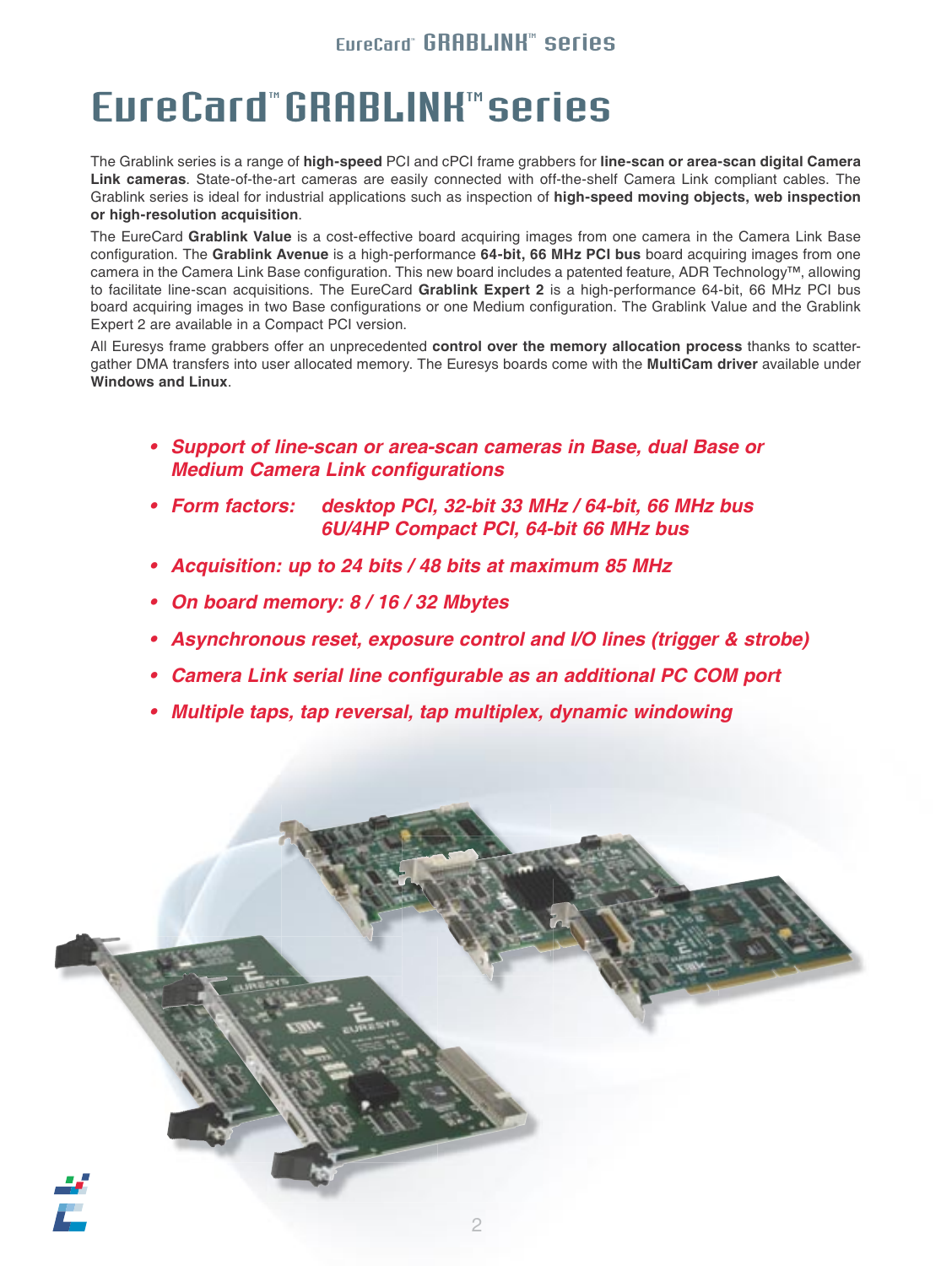## GRABLINK™ series

#### Comparison chart

|                              | <b>GRABLINK</b><br>Value | <b>GRABLINK</b><br><b>Value cPCI</b> | <b>GRABLINK</b><br><b>Avenue</b> | <b>GRABLINK</b><br><b>Expert 2</b> | <b>GRABLINK</b><br><b>Expert 2 cPCI</b> |  |
|------------------------------|--------------------------|--------------------------------------|----------------------------------|------------------------------------|-----------------------------------------|--|
| Form factor                  | <b>Desktop PCI</b>       | 6U/4HP cPCI                          | Desktop PCI                      | <b>Desktop PCI</b>                 | 6U/4HP cPCI                             |  |
| <b>Bus</b>                   | 32-bit, 33 MHz           | 64-bit, 66 MHz                       | 64-bit, 66 MHz                   | 64-bit, 66 MHz                     | 64-bit, 66 MHz                          |  |
| Camera Link<br>configuration | <b>Base</b>              | <b>Base</b>                          | <b>Base</b>                      | Base, dual-Base,<br>Medium         | Base, dual-Base,<br>Medium              |  |
| Gray scale                   | $\times$                 | $\chi$                               | $\times$                         | $\times$                           | X                                       |  |
| Color                        | $\times$                 | X                                    | X                                | $\times$                           | X                                       |  |
| Progressive scan             | $\times$                 | X                                    | X                                | $\times$                           | X                                       |  |
| Max pixel-clock<br>frequency | 24 bits@60 MHz           | 24 bits@60 MHz                       | 24 bits@85 MHz                   | 48 bits@60 MHz                     | 48 bits@60 MHz                          |  |
| Area scan                    | X                        | X                                    | X                                | $\times$                           | X                                       |  |
| Line scan                    | X                        | X                                    | X                                | $\times$                           | X                                       |  |
| ADR Technology <sup>TM</sup> |                          |                                      | X                                |                                    |                                         |  |

#### Serial control of camera

The EureCard Grablink series supports the Camera Link pseudo **RS-232 serial line**. The application software can use the Camera Link API functions to control the camera. Alternatively, the serial line can be **configured as an additional PC COM port** ensuring interoperability with existing camera control software.

#### Bus mastering

All Euresys frame grabbers are **PCI bus mastering** agents that directly store the acquired images into the PC physical memory without CPU involvement. As a **unique feature**, the EureCard automatically recovers the **scatter-gather** virtual memory mapping to present the data as a regular bitmap image in a user allocated memory buffer.

#### Interfaced cameras

The Grablink series interfaces many different cameras. An up-to-date list is available on the **Interfacing Cameras** page on www.euresys.com.

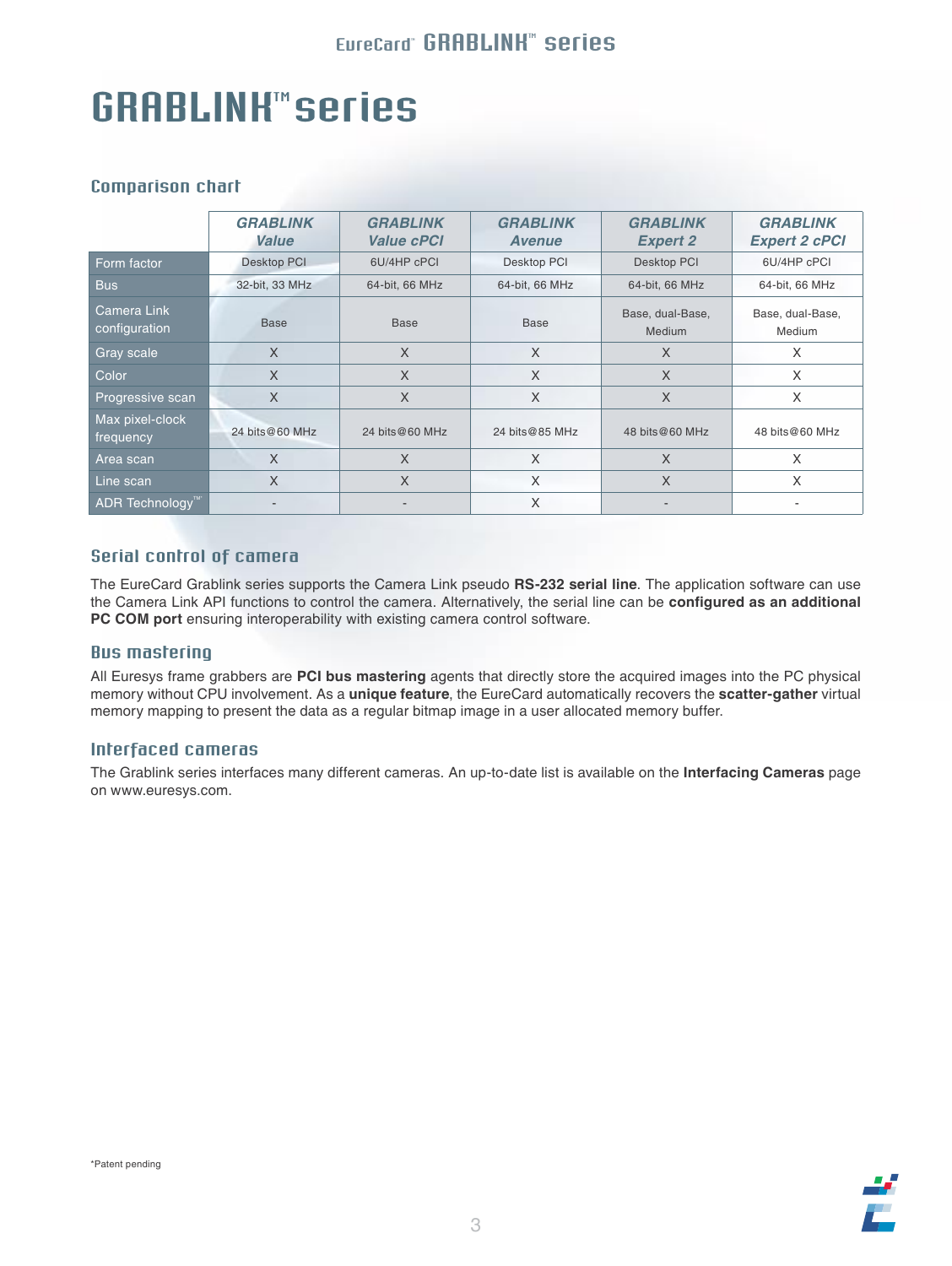### **GRABLINK"** series, frame grabbers for line scan and area scan applications

#### Line scan applications

*Camera modes:* the EureCard Grablink series interfaces to **stateof-the-art Camera Link line scan cameras** with **line rate** and **exposure control**. Free running cameras are supported as well.

*Continuous web scanning:* the **«web mode»** allows inspecting a continuously moving surface without losing a line.

*Successive object scanning:* in **«page mode»**, the Grablink acquires a set of consecutive lines constituting a 2D image. The acquisition starts when the object enters the camera field of view, as signaled by an external trigger.

*Motion encoder:* when the observed web or object moves at a variable speed, the frame grabber imposes a camera scanning rate derived from a motion encoder. **This guarantees a fixed pixel aspect ratio. Perfect square pixels** are achievable. A built-in rate converter of the Grablink boards defines any ratio between the camera scanning rate and the encoder pulse rate with 1/1000 resolution. Thus, an off-the-shelf encoder can serve several applications. The exposure control feature guarantees a **constant sensitivity** despite the speed variation.

*ADR Technology\*:* In many applications, a **line-scan camera** has to be operated at a **constant cycling rate** in order to maintain a **constant sensitivity**. Grablink Avenue **implements ADR\*, a unique downweb resampling feature**, yielding a defined aspect ratio irrespective of web speed variations, even without an electronic shutter on the camera.

A built-in rate converter accommodates an off-the-shelf motion encoder to control the line acquisition process, enabling any **programmable aspect ratio, including perfect square pixels**. ADR\* makes the most of the line-scan camera, as the sensitivity is not impaired by the shuttering.

For more information about ADR Technology, download the About ADR Technology flyer on our web site: www.euresys.com.

#### Area scan applications

*Camera modes:* features such as **asynchronous reset, exposure control, strobe lighting** often required in industrial applications are available on Grablink series. The synchronous mode is also supported.

*Trigger and exposure control:* an external signal can be sent to the frame grabber to trigger the acquisition. Grablink series is capable of consistently controlling the exposure time and the illumination.

*Camera tap structure:* for any tap structure, Grablink delivers a **re-ordered bitmap image** to the PC memory. **Tap-reversal**  is supported. With the **multiplex tap** technique, several taps are interleaved over Camera Link as long as the combined data rate remains below the pixel clock frequency specified for the board.







\*Patent pending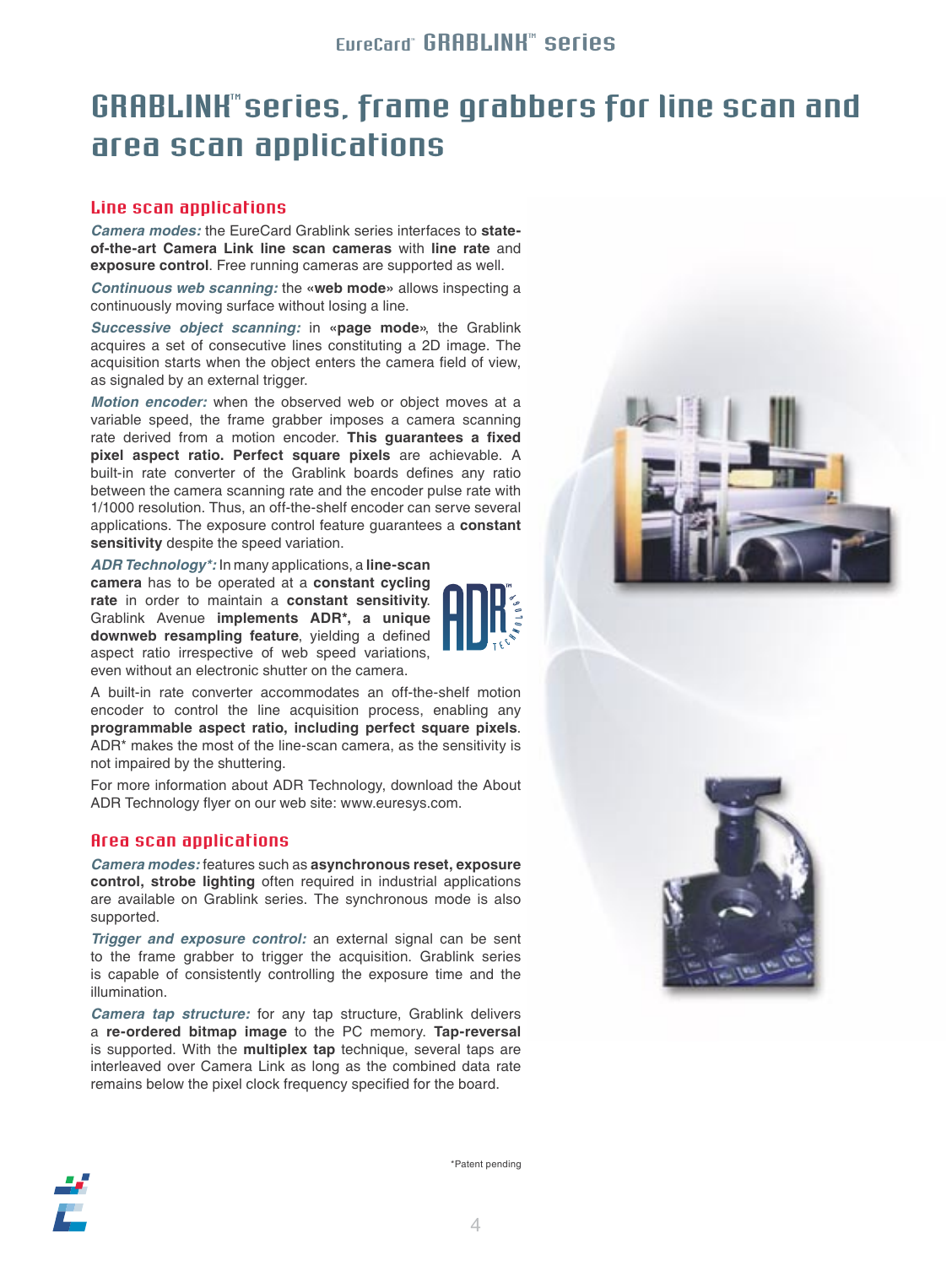

### **GRABLINK Value™**

EureCard" GRABLINH<sup>"</sup> series

*Cost effective digital acquisition*

*Base configuration 24 bits at 60 MHz 8-Mbyte on board memory Form factors: desktop PCI, 32-bit 33 MHz bus 6U/4HP Compact PCI 64-bit 66 MHz bus*

The **EureCard Grablink Value** is an affordable Camera Link frame grabber for **cost-effective industrial applications**. The Grablink Value is recommended for **single-camera systems**. It acquires images at a maximum camera speed of **60 MHz** over the data path towards the on board memory.

#### Support of the Base configuration

Fitted with **one Camera Link connector**, the EureCard Grablink Value supports the Base configuration of the Camera Link standard. The Grablink Value **supports various types of cameras**:

|                                                 | <b>Monochrome or Bayer</b>                              | <b>Color RGB</b>               |                     |
|-------------------------------------------------|---------------------------------------------------------|--------------------------------|---------------------|
| <b>CAMERA COMPATIBILITY</b>                     | single-tap                                              | dual-tap                       | single-tap          |
| Tap configuration                               | Base 1T8, Base 1T10, Base 1T12,<br>Base 1T14, Base 1T16 | Base 2T8, Base 2T10, Base 2T12 | Base 1T24           |
| <b>Camera Link configuration</b><br><b>Base</b> | 1 tap x (8-10-12-14-16 bits)                            | 2 taps x (8-10-12 bits)        | 1 tap $x$ (24 bits) |

#### Form factors

The EureCard Grablink Value is available in two form factors. The **Grablink Value PCI** has a **32-bit 33 MHz PCI conventional bus.** The **Grablink Value cPCI** benefits from a **64-bit 66 MHz cPCI bus**. The Compact PCI board (cPCI) serves the purpose of the **industrial applications**. This particular form factor brings a **high resistance to shocks and vibrations** thanks to the **rugged packaging** and the **high-density pin-and-socket connection to the PC**. Besides, cPCI PCs offer many more slots - in the 33 MHz configuration up to eight slots are available-.

#### On board memory

The Grablink Value incorporates **8-Mbyte** on board memory. Used as a huge image FIFO, it is clocked at 80 MHz and provides a peak bandwidth of 320 Mbytes/s.

#### I/O lines

The EureCard Grablink Value is fitted with a **female DB9 connector**. It implements the **trigger and strobe** facilities offered by the MultiCam driver. System components such as motion encoders benefit from **isolated I/O lines and power supply**.





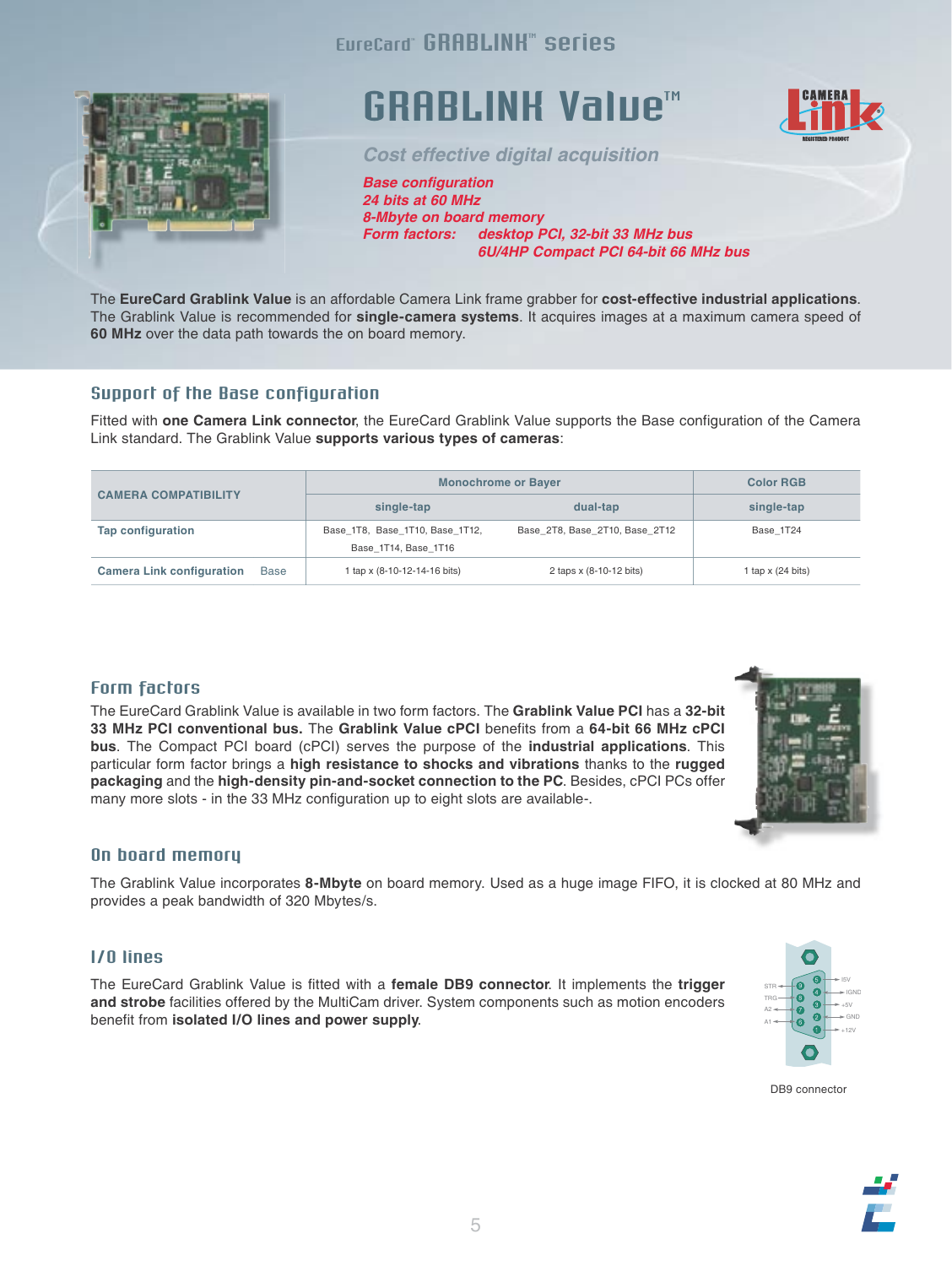#### EureCard" GRABLINH" series



### **GRABLINK Avenue™**



*Ultra-fast digital Camera Link acquisition*

*Base configuration -up to 24 bits at 85 MHz-Enhanced support of line-scan cameras, ADR Technology\* Full support of area-scan cameras (asynchronous reset and exposure control) 9 various external and internal I/O lines 32-Mbyte on board memory 64-bit, 66 MHz PCI bus, 3V/5V signaling*

The **EureCard Grablink Avenue** is an ultra-fast PCI frame grabber for **line-scan or area-scan digital Camera Link cameras**. Grablink Avenue is a high-performance **64-bit, 66 MHz PCI bus** board acquiring images from one camera in the Camera Link **Base configuration**. This board acquires the 24-bit data, with any tap structure, at the **maximum speed of 85 MHz** allowing to be interfaced to the fastest cameras.

With **line-scan cameras**, the Grablink Avenue guarantees a **constant sensitivity** of the image regardless of the web speed variation, thanks to **ADR\*, a unique patented downweb resampler**.

#### Support of the Base configuration

Fitted with **one Camera Link connector**, the Grablink Avenue supports the Base configuration of the Camera Link standard. Grablink Avenue **supports various types of cameras**.

| <b>CAMERA COMPATIBILITY</b>         |                | <b>Monochrome or Bayer</b>                                 | <b>Color RGB</b>                                               |                     |                                                                                                                               |
|-------------------------------------|----------------|------------------------------------------------------------|----------------------------------------------------------------|---------------------|-------------------------------------------------------------------------------------------------------------------------------|
|                                     |                | single-tap                                                 | dual-tap                                                       | quad-tap            | single-tap                                                                                                                    |
| Tap configuration                   |                | Base 1T8, Base 1T10,<br>Base 1T12, Base 1T14.<br>Base 1T16 | Base 2T8, Base 2T10,<br>Base 2T12, Base 2T14B2,<br>Base 2T16B2 | Base 4T8B2          | Base 1T24, Base_1T24B3,<br>Base 1T30B2, Base 1T36B2,<br>Base 1T36B3, Base 1T42B2,<br>Base 1T42B3, Base 1T48B2.<br>Base 1T48B3 |
| <b>Camera Link</b><br>configuration | <b>Base</b>    | 1 tap x (8-10-12-14-16 bits)                               | 2 taps x (8-10-12 bits)                                        |                     | 1 tap $x$ (24 bits)                                                                                                           |
|                                     | Extended Base* | $\overline{\phantom{a}}$                                   | 2 taps x (14-16 bits)                                          | 4 taps $x$ (8 bits) | 1 tap x (24-30-36-42-48 bits)                                                                                                 |

\*Multiplex tap

#### $A$ DR Technology $M^*$  - Advanced Downweb Resampling \* - Advanced Downweb Resampling

In many applications, a line-scan camera has to be operated at a constant cycling rate in order to maintain a constant sensitivity. Grablink Avenue implements ADR\*, a unique downweb resampling feature, yielding a defined aspect ratio irrespective of web speed variations, even without an electronic shutter on the camera.

A built-in rate converter accommodates an off-the-shelf motion encoder to control the line acquisition process, enabling any programmable aspect ratio, including perfect square pixels. ADR\* makes the most of the line-scan camera, as the sensitivity is not impaired by the shuttering. Download «About ADR Technology» flyer on www.euresys.com.

#### 64-bit 66 MHz PCI bus

The **64-bit, 66 MHz PCI bus** of the Avenue is compatible with all the conventional PCI slots of a PC: from **32-bit, 33 MHz** -5V- to 64-bit, 66 MHz -3V-. Download «PCI Variation Application Note» flyer on www.euresys.com. In addition, **Direct Memory Access** for each camera connected and **PCI bus mastering** are offered.

#### Nine various external and internal I/O lines

The Grablink Avenue is fitted with **a male HD26 external connector** and **a 26-pin internal header**. All nine I/O connections are available both from the outside of the PC enclosure or directly from the PCB. System components such as trigger, strobe or motion encoder benefit from different types of interface:

- One **opto-isolated output** for the safe control of external equipment
- Two **differential, including LVDS compatibility, input** lines for high-speed flexible control of the acquisition
- Two **isolated I/O lines and associated power supply** compatible with the other Grablink boards
- Four **enhanced TTL I/O** lines used, for instance, for interface with the user's application

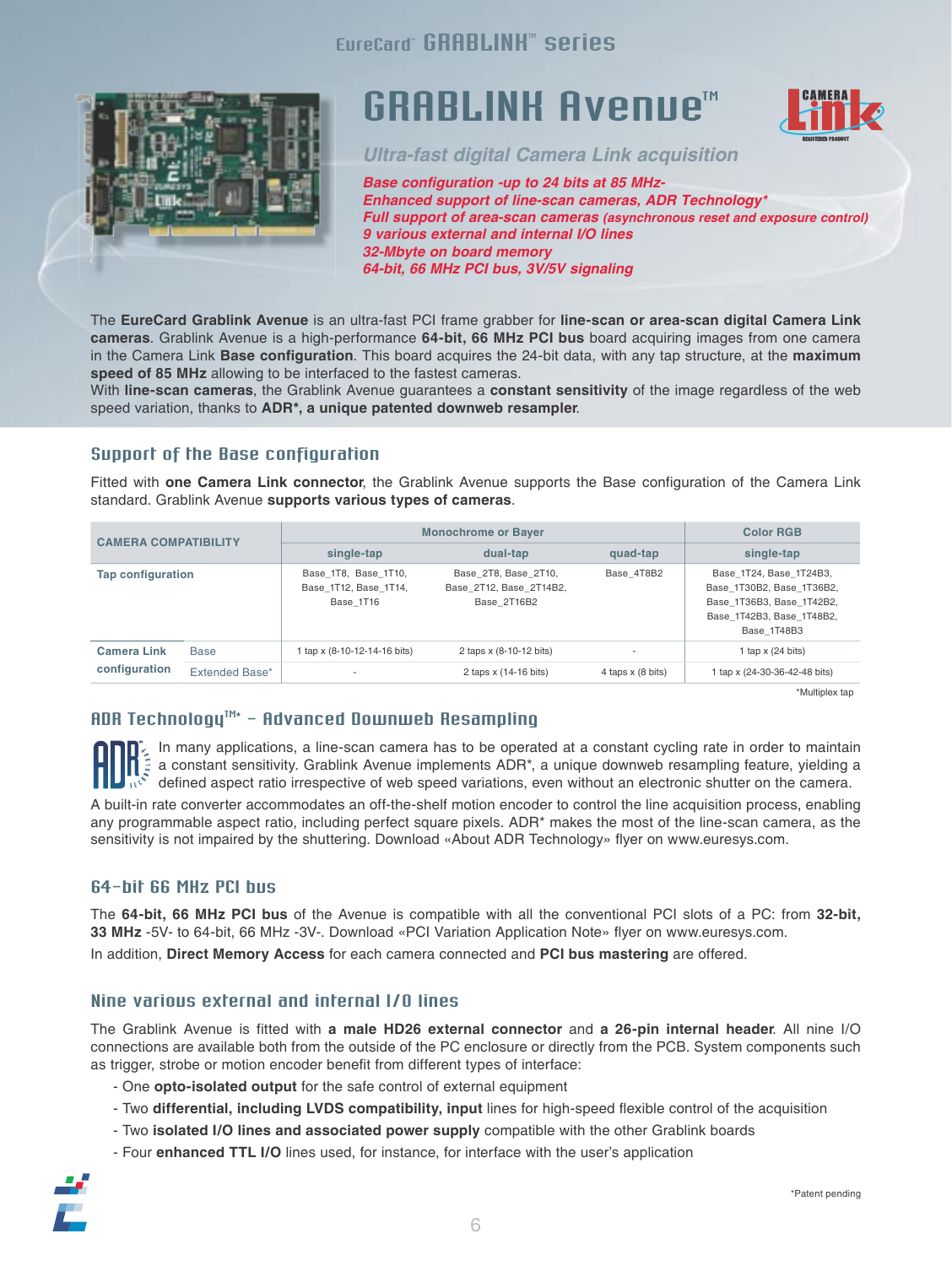#### EureCard" GRABLINH" series



### **GRABLINK Expert 2<sup>m</sup>**



*High-performance digital acquisition*

*Dual Base or Medium configurations 48 bits at 60 MHz 16-Mbyte on board memory Form factors: desktop PCI 64-bit 66 MHz bus 6U/4HP Compact PCI 64-bit 66 MHz bus*

The **EureCard Grablink Expert 2** is a Camera Link frame grabber for **demanding industrial applications**. Supporting the **Base or Medium configurations**, it can be connected to **one or two cameras**. The Grablink Expert 2 is a **64-bit, 66 MHz PCI bus** frame grabber. Each camera delivers images at a maximum speed of 60 MHz over the data paths towards the on board memory.

#### Support of dual Base or Medium configurations

The Grablink Expert 2 is a Camera Link compatible frame grabber fitted with **two Camera Link connectors**. It acquires images simultaneously and independently from two line-scan or area-scan digital cameras in a **dual Base configuration**. The Grablink Expert 2 also supports one camera in the **Medium configuration**. It supports various types **of cameras**:

| <b>CAMERA COMPATIBILITY</b> |               | <b>Monochrome or Bayer</b>                                 |                                                                |                                            | <b>Color RGB</b>                                                    |                          |
|-----------------------------|---------------|------------------------------------------------------------|----------------------------------------------------------------|--------------------------------------------|---------------------------------------------------------------------|--------------------------|
|                             |               | single-tap                                                 | dual-tap                                                       | quad-tap                                   | single-tap                                                          | dual-tap                 |
| <b>Tap configuration</b>    |               | Base 1T8, Base 1T10,<br>Base 1T12, Base 1T14,<br>Base 1T16 | Base 2T8, Base 2T10,<br>Base 2T12, Medium 2T14,<br>Medium 2T16 | Medium 4T8,<br>Medium 4T10,<br>Medium 4T12 | Base 1T24, Medium 1T30,<br>Medium 1T36, Medium 1T42,<br>Medium 1T48 | Medium 2T24              |
| <b>Camera Link</b>          | <b>Base</b>   | 1 tap x (8-10-12-14-16 bits)                               | 2 taps x (8-10-12 bits)                                        | $\overline{\phantom{a}}$                   | 1 tap $x$ (24 bits)                                                 | $\overline{\phantom{a}}$ |
| configuration               | <b>Medium</b> |                                                            | 2 taps x (14-16 bits)                                          | 4 taps x (8-10-12 bits)                    | 1 tap x (30-36-42-48 bits)                                          | 2 tap $x$ (24 bits)      |

#### Form factors

The EureCard Grablink Expert 2 is available in two form factors, PCI and cPCI. Both are designed for high-speed acquisition with a 64-bit, 66 MHz PCI bus. The Compact PCI board (cPCI) serves the purpose of the **industrial applications**. This particular form factor brings a **high resistance to shocks and vibrations** thanks to the **rugged packaging** and the **high-density pin-and-socket connection to the PC**. Besides, cPCI PCs offer many more slots - in the 33 MHz configuration up to eight slots are available-.

The **64-bit, 66 MHz PCI bus** of the Grablink Expert 2 is compatible with all the conventional PCI slots of a PC: from **32-bit, 33 MHz** -5V- to 64-bit, 66 MHz -3V-. For more information the «PCI Variation Application Note» is available on the download area (www.euresys.com).



#### On board memory

The Grablink Expert 2 incorporates a **16-Mbyte** on board memory. Clocked at 100 MHz, it provides a throughput of 800 Mbytes/s implementing a **huge FIFO for each camera**.



#### I/O lines

The Grablink Expert 2 PCI is delivered with an auxiliary I/O board implementing the trigger and strobe facilities. The bracket is fitted with two connectors. On the female DB9 connector, system components (such as a motion encoder) benefit from **isolated I/O lines and power supply. TTL trigger and strobe lines** are available on a female DB25 together with **16 fully programmable general-purpose I/O lines**. On the Grablink Expert 2 cPCI, the two I/O connectors, DB 25 and DB 9, are located directly on the front panel.